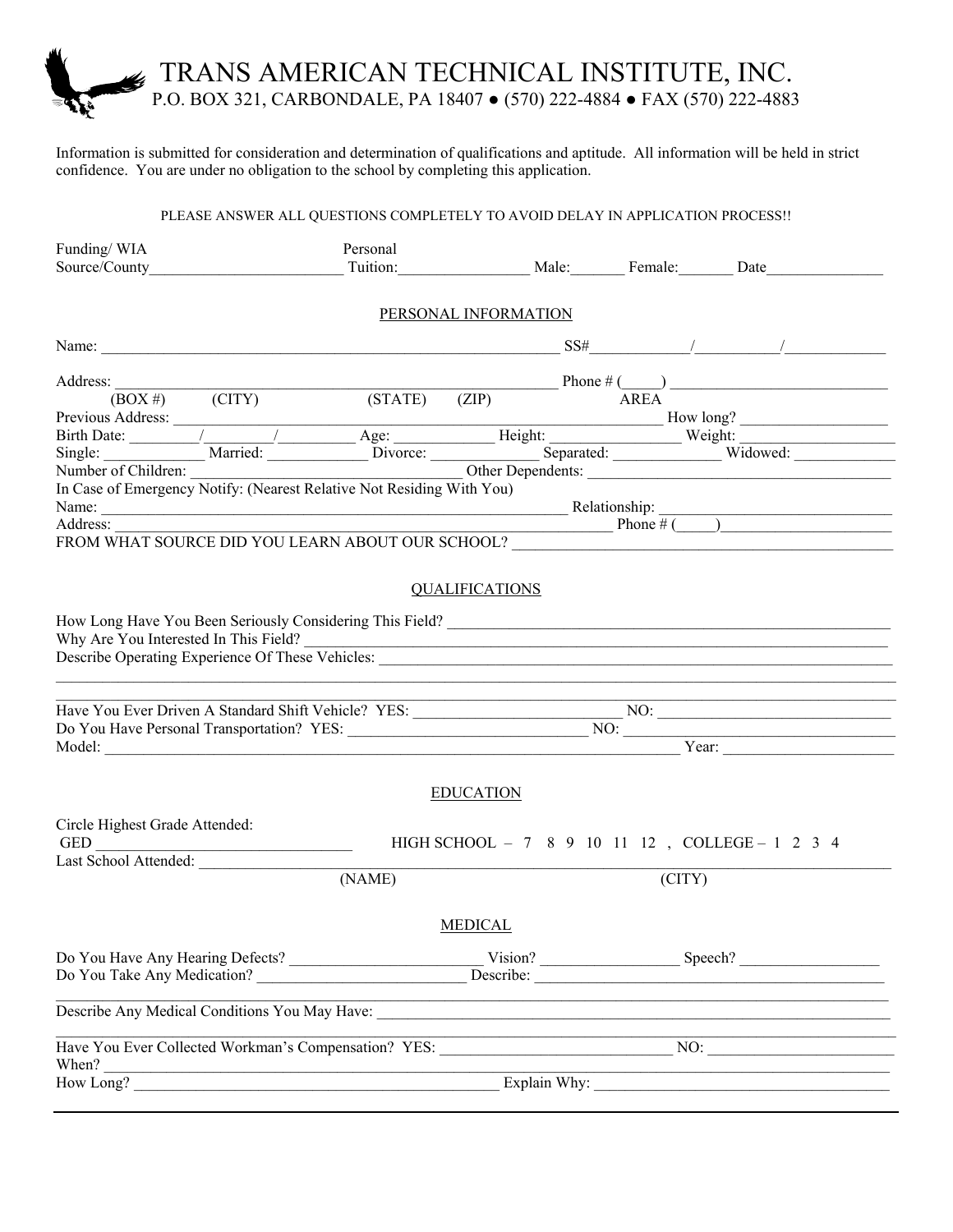## TRANS AMERICAN TECHNICAL INSTITUTE, INC. P.O. BOX 321, CARBONDALE, PA 18407 ● (570) 222-4884 ● FAX (570) 222-4883

#### MOTOR VEHICLE RECORD – List all drivers licenses' held in the past 5 years: (If none, write NONE)

| <b>STATE</b> | LICENSE NUMBER | <b>TYPE</b> | <b>EXPIRATION DATE</b> |
|--------------|----------------|-------------|------------------------|
|              |                |             |                        |
|              |                |             |                        |
|              |                |             |                        |
|              |                |             |                        |
|              |                |             |                        |

TRAFFIC CONVICTIONS - List all traffic convictions and forfeitures for the past 5 years (any motor vehicle, other than parking violations) : (If none, write NONE)

| <b>DATE</b> | <b>LOCATION (STATE)</b> | <b>VIOLATION</b> | <b>PENALTY</b> |
|-------------|-------------------------|------------------|----------------|
|             |                         |                  |                |
|             |                         |                  |                |
|             |                         |                  |                |
|             |                         |                  |                |
|             |                         |                  |                |

#### ACCIDENT RECORD – List all accident involvement with any motor vehicle for past 5 years (If none, write NONE)

| Date | Type of Vehicle | Nature of Accident | Were You<br>At Fault | Were You<br>Ticketed | Fatalities | Injuries | <b>Amount of Property</b><br>Damage |
|------|-----------------|--------------------|----------------------|----------------------|------------|----------|-------------------------------------|
|      |                 |                    |                      |                      |            |          |                                     |
|      |                 |                    |                      |                      |            |          |                                     |
|      |                 |                    |                      |                      |            |          |                                     |
|      |                 |                    |                      |                      |            |          |                                     |
|      |                 |                    |                      |                      |            |          |                                     |

#### DRIVING EXPERIENCE

|                       | Type of Equipment       | Dates |    | Approx. No. of Miles |
|-----------------------|-------------------------|-------|----|----------------------|
| Class Of Equipment    | (Van, Tank, Flat, Etc.) | From  | To | (Total)              |
| <b>Straight Truck</b> |                         |       |    |                      |
| Tractor/Semi Trailer  |                         |       |    |                      |
| Tractor/Two Trailers  |                         |       |    |                      |
| Other                 |                         |       |    |                      |
|                       |                         |       |    |                      |

#### CIRCLE – YES OR NO

| A. Have you ever been denied a license, permit or privilege to operate a motor vehicle? | YES        | NО  |  |  |
|-----------------------------------------------------------------------------------------|------------|-----|--|--|
| B. Do you have a pending charge or conviction for driving while intoxicated?            | YES        | NO. |  |  |
| C. Do you have a pending charge or conviction for possession of a controlled substance? | <b>YES</b> | NO. |  |  |
| D. Have you ever been refused auto liability insurance?                                 | <b>YES</b> | NO. |  |  |
| E. Do you have a pending charge or conviction for any misdemeanor or felony offense?    | <b>YES</b> | NO. |  |  |
| F. Has you license ever been suspended or revoked?                                      | <b>YES</b> | NO  |  |  |
| If answer is yes explain fully when and why!                                            |            |     |  |  |
| Use extra paper if necessary!                                                           |            |     |  |  |

 $\mathcal{L}_\text{max} = \mathcal{L}_\text{max} = \mathcal{L}_\text{max} = \mathcal{L}_\text{max} = \mathcal{L}_\text{max} = \mathcal{L}_\text{max} = \mathcal{L}_\text{max} = \mathcal{L}_\text{max} = \mathcal{L}_\text{max} = \mathcal{L}_\text{max} = \mathcal{L}_\text{max} = \mathcal{L}_\text{max} = \mathcal{L}_\text{max} = \mathcal{L}_\text{max} = \mathcal{L}_\text{max} = \mathcal{L}_\text{max} = \mathcal{L}_\text{max} = \mathcal{L}_\text{max} = \mathcal{$ 

| FOR SCHOOL USE ONLY<br>DATE:<br>DR<br>HH<br>WH<br><b>SIGNATURE</b> |  |
|--------------------------------------------------------------------|--|
| <b>DATE</b>                                                        |  |